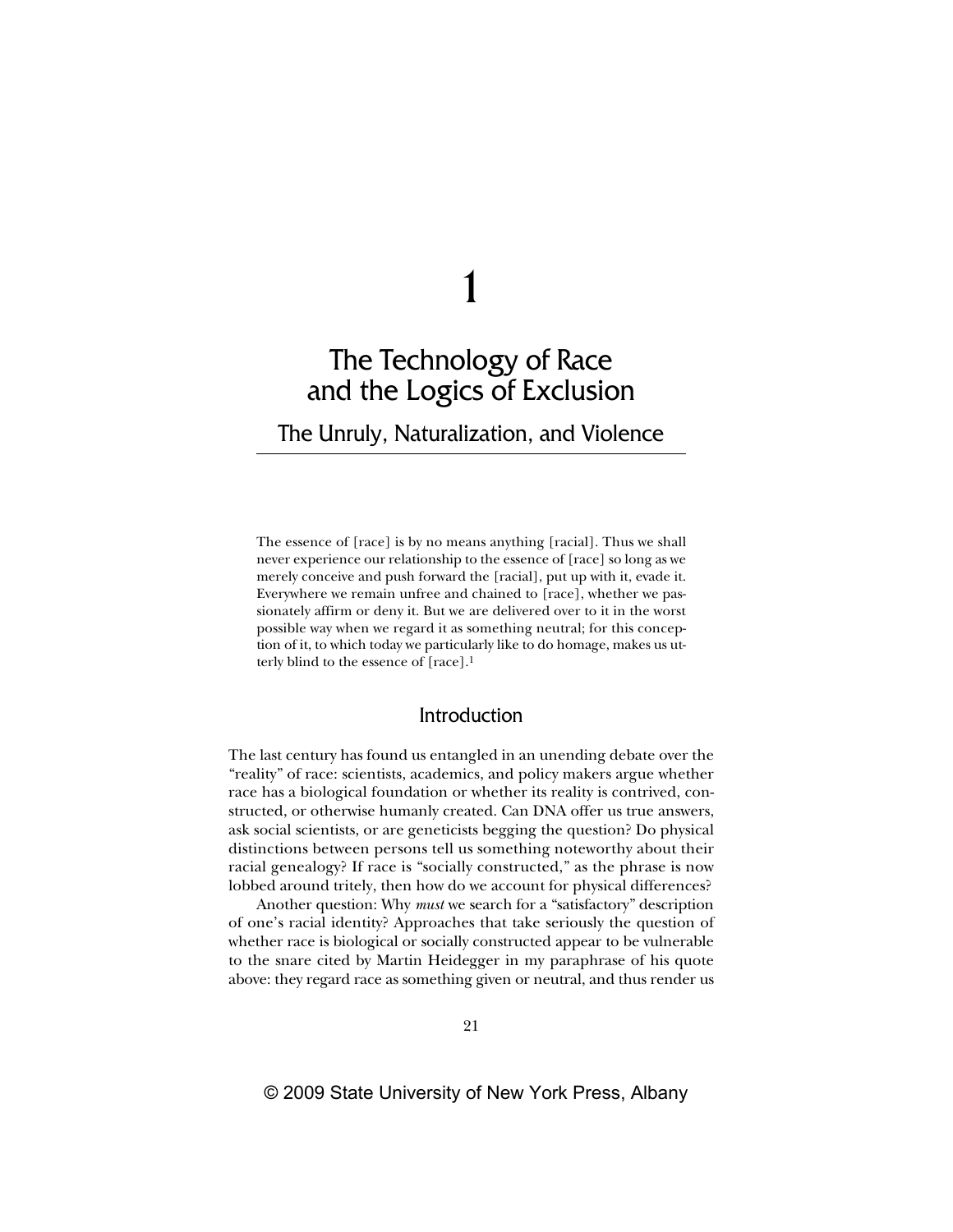blind to its essence. Heidegger's 1950 lectures on technology are notable for distinguishing between technology and the essence of technology. Our attempts to find the "essence" of a thing by looking at it directly often lead to its obfuscation; instead, by looking to the "Gestell," or the enframing of an epoch, the truth of a particular thing might be more readily revealed to us. We might have a similar success in finding the essence of race by not looking for it directly, but rather by using our peripheral vision, as we might in order to search for something in the dark.

What if, instead of searching for the objective ground of race, we explored the function of race and racial distinctions in society? Political philosophers have long pointed to the organization of political power and the fair acquisition of resources as among the biggest problems in creating a functional society. If we accept this point, then another role for race emerges: race becomes a way of organizing and managing populations in order to attain certain societal goals, such as political coherence, social unity, and a well-functioning economy.2 These goals require the collective awareness of the political status, social role, and the purported relationship between each member of society. As such, race becomes a way not only by which to distinguish populations, but to use these distinctions to maintain social and political harmony3 among them. Understanding race in this light requires a consideration of how political and legal institutions such as sovereign authority, law, and the judiciary collaborate in cohering societies. In this picture, race is no longer descriptive, but causal: it facilitates and produces certain relationships between individuals, between groups, and between political subjects and sovereign power. The function of race, then, is similar to the function of technology: Technology, commonly considered as equipment, facilitates the production of certain "goods." It requires the input of certain raw material which, mediated through a device, is transformed into a "new" product. In turn, this product is thought to meet certain needs that we might have. Similarly, within a juridico-political context, race becomes an instrument that produces certain political and social outcomes that are needed to cohere society.

At this point, it might make sense to return to Heidegger and take our lead from him by understanding race as a technology. I will sketch this position briefly here and develop it further in this and ensuing chapters. I want to suggest that race functions as a technology in three dimensions: first, it is a vehicle deployed by law to channel certain elements in order to produce a set of classifications that constrain us to think about human beings as belonging to races. The elements in question are perceived as unpredictable, undependable, or threatening to a political order; I will refer to them as "unruly."4 The second dimension by which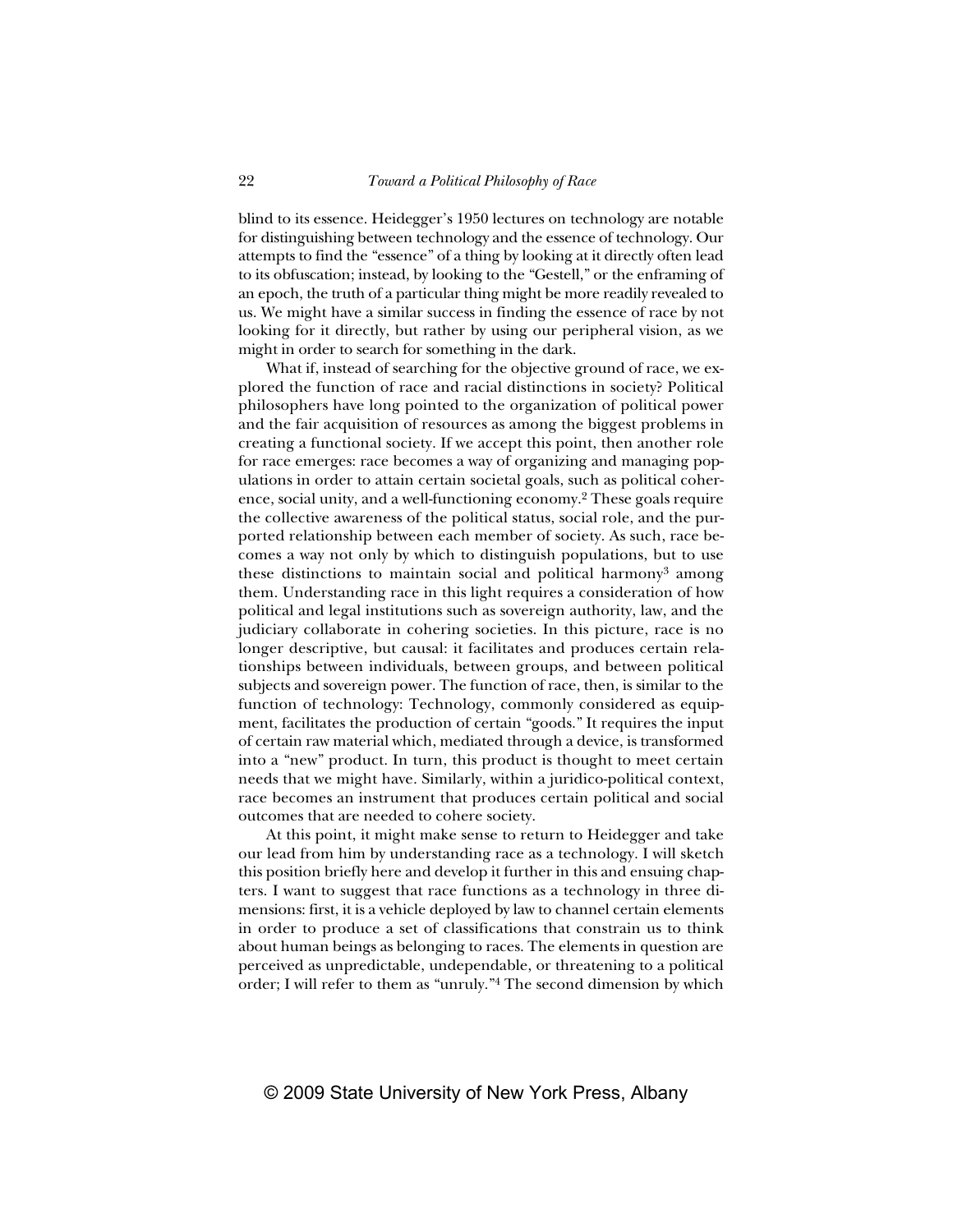race can be considered technologically is through the juridical capacity to conceal the first function behind a more "official" or "procedural" one. Once the unruly elements are transformed into new categories, the process of this transformation is buried behind a set of "naturalized" criteria5 upon which race is "grounded," such that the categories in use appear unshakably solid or ontologically rooted. Viewing race in this way reveals something "lofty and ambiguous" about its essence that is concealed from us when we attempt to view it head on.6 The third way in which race functions as a technology is that it conceals our relationship to law and sovereign power behind seemingly objective moral and political judgments. And so, in liberal societies,<sup>7</sup> this relationship appears to be grounded securely on the rule of law and principles of fairness, equality, and protection rather than on vulnerability and violence, $8$  in other words, as one where populations are susceptible to being thrust outside of the gates of the city, beyond the aura of law's protection, to abandonment by the law.<sup>9</sup>

To return to Heidegger: to understand the *Gestell*, or the enframing, of an epoch—that is, the cultural, legal, political, existential apparatus that characterizes a mode of existence—might "reveal" the implications of race as a technology, especially in its second and third dimensions.10 Thus, at least part of the apparatus, which "drives-forth" race in its deployment as a technology, emerges from a basic tension between the ethos of sovereignty and the context of liberalism: the fundamental purpose of sovereign power is to maintain order and discipline, and otherwise to manage its populace while promoting the ideology of equal protection and universal freedom. If this is the case, then we might understand how race is deployed effectively in liberal societies, namely as a way to create political order by using such "naturalized" categories as objective grounds by which to identify populations who are immoral, inferior, or evil. The primary function of such characterizations, I maintain, is to identify and justify "outcastes" or "exceptions" to the promise of universal protection so as to retain a focus on the value of liberalism's freedoms and thus to facilitate a collective social interest in managing its populace.11 The tendencies that exemplify such a social interest—through the use of race as a technology are what I refer to as the "political metaphysics of race."

While I take my lead from Heidegger's "Technology" essay, my understanding of how race functions technologically—especially in its second and third dimensions—draws on Michel Foucault's understanding of technology as well. As mentioned earlier, I understand technology in an instrumental sense, to be "productive," that is, to produce certain kinds of outcomes (qua racial classifications). In this sense, I draw on Foucault's discussion of technology as he alludes to it in *Discipline and Punish*,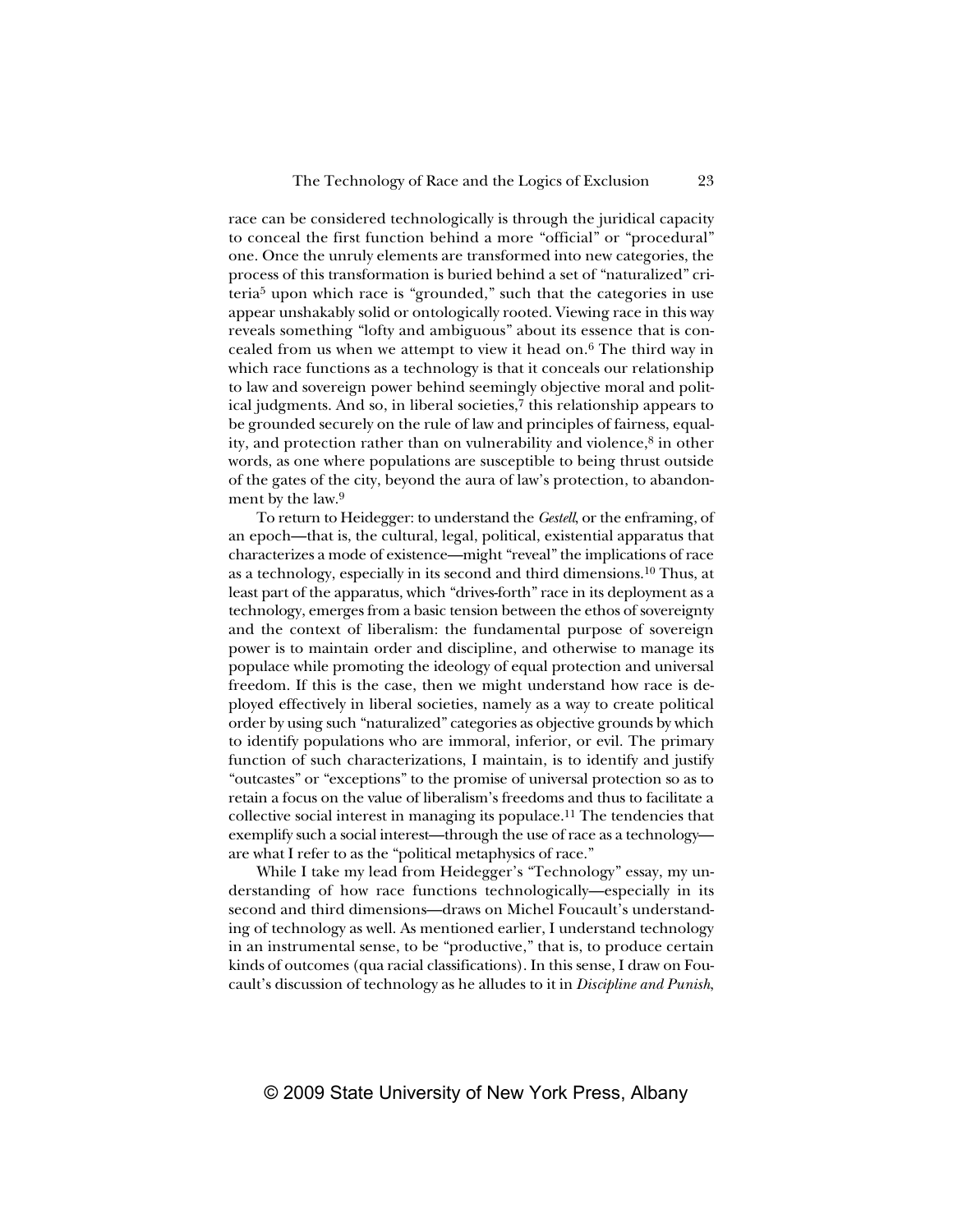that is, as a way of breaking down the body and rearranging it,12 and as well—"conquering it . . . [and] rendering it more useful and docile."<sup>13</sup> However, in this argument, it is not the body that is rearranged and rendered docile, but human beings as part of collective populations that are to be managed and maintained through sovereign power.14 In this regard, race as an instrument of production can be linked and understood in connection to its second and third technological dimensions, namely through the naturalization of "racial" or "racialized" classifications,15 and as the concealment of the expression of the violent and vulnerable relationship that subjects have with sovereign power.16 The third dimension of technology takes its lead from Foucault's understanding of the "regulatory technology of life"17 as that expression of "disciplinary coercions that actually guarantees [sic] the cohesion of that social body."18 However, I depart from Foucault's discussion of race in connection to biopower, by suggesting that the regulatory technology in question is one of the ever-present, ominous, and yet concealed violence that underlies the relationship among subjects, collective populations, and sovereign power. This violence is expressed through the "taming of the unruly,"19 as it leads to the production of races. Race, then, can be understood as a technology as well as an existential mode of sovereign power, which threatens and coheres simultaneously. Race, as I construe it, is that which lies between the "right of sovereign power and the mechanics of discipline," and is distinct from the exercise of disciplinary and regulatory power.20 This violence is hidden behind a moral discourse of inferiority, criminality, and evil, and encourages the deployment of racial divisions by different populations in attempts to become less vulnerable to the law.21

I offer this argument as a way to bridge what appear to be two fundamentally distinct discourses. One discourse, which I call "Biological Race" (BR), emerges from contemporary American philosophical conversations about race, and *utilizes or challenges* biology, genetics, phenotype, and genealogy to ground its arguments.22 An important implication of BR is that regardless of the position one takes in this debate, the givenness of race constrains its terms, and thus inhibits the possibility of understanding the meaning of race within a different framework altogether. The second discourse, which I will call "Political Othering" (PO), refers to political structures and worldviews such as colonialism, orientalism, and imperialism to discuss the methods by which certain populations have been construed as "foreign," "Others," "aliens," on grounds such as culture, political structures, status, or territory.23 The latter discussion appears to be fundamentally distinguished—even excluded—as "not really" about race, *because of the nonbiological grounds* by which "Othering" occurs. One of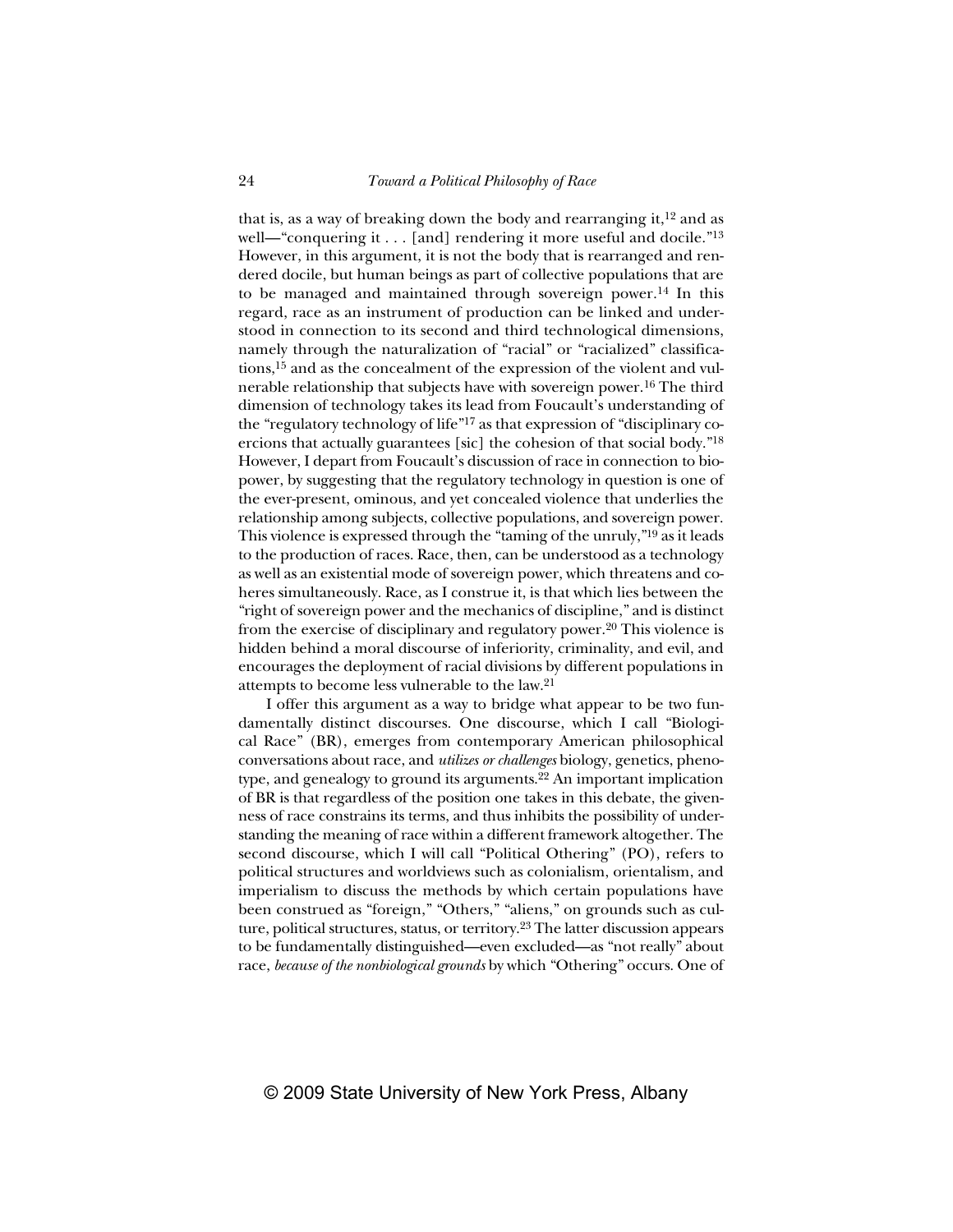the more important contemporary implications of this distinction is that discussions of exclusion that pertain to populations such as refugees, political prisoners, immigrants, or the participants/victims of a civil war, are seen as fundamentally "not about race" and instead about their political, cultural, ethnic, national, caste, or religious affiliations. Another implication is that the discussions of BR preclude us from recognizing conflicts among the "same" populations as being about racial identity and division.24

These discourses, BR and PO, while based on different criteria, are nevertheless both forms of understanding populations as different or "other" through race, their foundations derive from similar impulses. The similarities between these discourses can be located through a "political metaphysics" of race, or a generalizable systematic analytic by which races are understood and distinguished, and would allow us to understand a range of social divisions and racism as part of the same political phenomenon. Identifying the tendencies and implications of such a metaphysics of race would enable us to understand certain excluded populations as the focus of a racialization that does not conventionally resort to eighteenth- and nineteenth-century European classifications of race.25 Through an exploration of race as a technology, I want to explore how a population can be divided and produced as a "breed" or "species" extremely or completely dissimilar in fundamental ways from the population against which it is juxtaposed. By extreme dissimilarity, I wish to invoke the idea that "they" could never be part of "us," because "they" don't embody the fundamental traits required to be "human like us."

As I have indicated, I draw on both Heidegger's and Foucault's writings to consider the meaning and implications of race within the context of sovereign power. While the frameworks of these two philosophers are not necessarily consistent, I believe their mutual interlocution through the medium of race creates a productive tension.26 Read together, their works facilitate an illumination of the metaphysical terrain upon which race—as a mode of existence, a technology, a vehicle of division, and an engine of political power—operates. This chapter does not extensively engage with Foucault's discussion of bio-power.27 I should note that his prescient lectures on racism and sovereign power, as well as his other writings, have influenced my argument powerfully. His insights about the function of race as a political mechanism of sovereign power, expressed as a metaphysical division, are crucial to the formulation of this argument. Through my disagreements with his arguments in the 1976 lectures, I hope to acknowledge as well as redirect some of his powerful insights on race and sovereignty in order to contribute to the contemporary philosophical literature on race and racism.

© 2009 State University of New York Press, Albany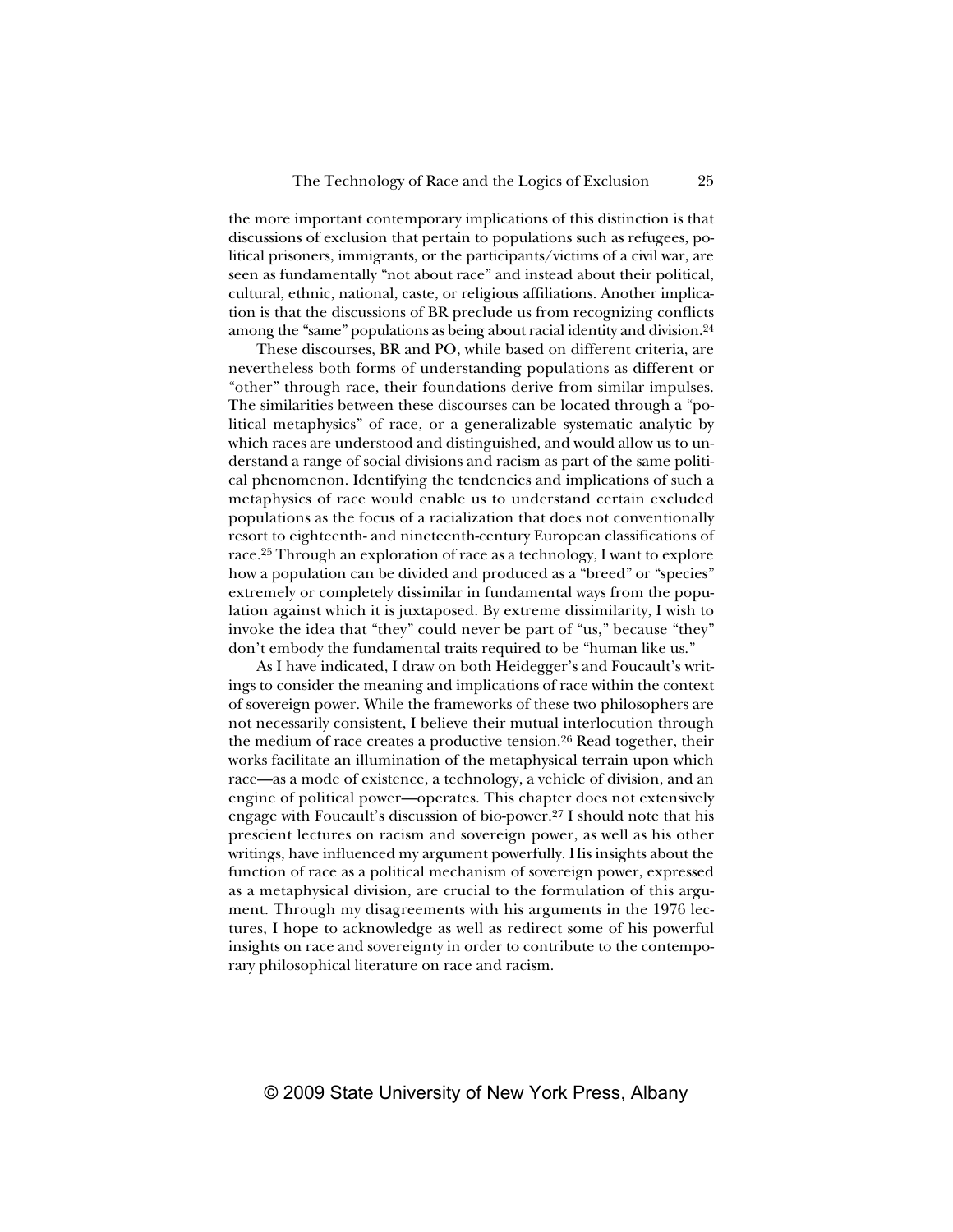#### First Dimension: Taming the Unruly

The technological deployment of race is exemplified through attempts to understand "what race is"—biological or social. The focus on this question is influenced by, among other things, eighteenth-century writings28 that turn to race as a way of systematically classifying and justifying the intuited or perceived differences between populations. Even recent discussions in philosophy often focus on the "received view" of race as biological in the attempt to confirm or shed doubt on it.29 In these debates, race is deployed as a scientific instrument, producing a certain set of results, constraining us to think about race as either biological or socially constructed, and to look for evidence to confirm one position or the other. Even beyond this binary debate, within the context of juridicopolitical management, the instrument of race is used to seek out uncategorized (raw) material and transform it to produce certain categories of identification. These categories can be biological, $30$  political, or legal.

Race locates something that is real, the identification of which is always shifting.31 Within the dimension of the real, the important character of what is being picked up is what I call the "unruly."32 This is the element that is intuited as threatening to a political order, to a collectively disciplined society. As this term suggests, this element threatens to disrupt because it signifies some immediate fact of difference that must be harnessed and located or categorized or classified in such a way so as not to challenge the ongoing political order. The "unruly" is marked out within some dimension of the "real" that should not be interpreted merely at the visual level (as in the case of persons who appear White but are recorded as Black, or of some segment of an otherwise "homogenous" population that becomes marked as being "different than us" or of a different "race" or an "Other"). That which is unruly can be evasive enough to be "intuited" or "felt" rather than seen or perceived—because the intuition is one of "danger."33 It is this intuition—together with an awareness, memory, or collective narrative about a certain history, culture, or politics with which the "unruly" is associated—that facilitates the acceptance of a certain classification. This element, as located in the dimension of the "real," can be "represented" by something as tangible as skin tone or headdress or as intangible as a bodily comportment, a gesture, or an accent. However, it signifies something even more subtle, such as a religious affiliation, an unusual behavior or practice, a hint of another's migratory or ancestral past (having once been chattel) or the social history of another's tribe, caste (having once been "untouchable"), or kin. We could even say that the "unruly" denotes the real *in association* with its perceived degree of threat.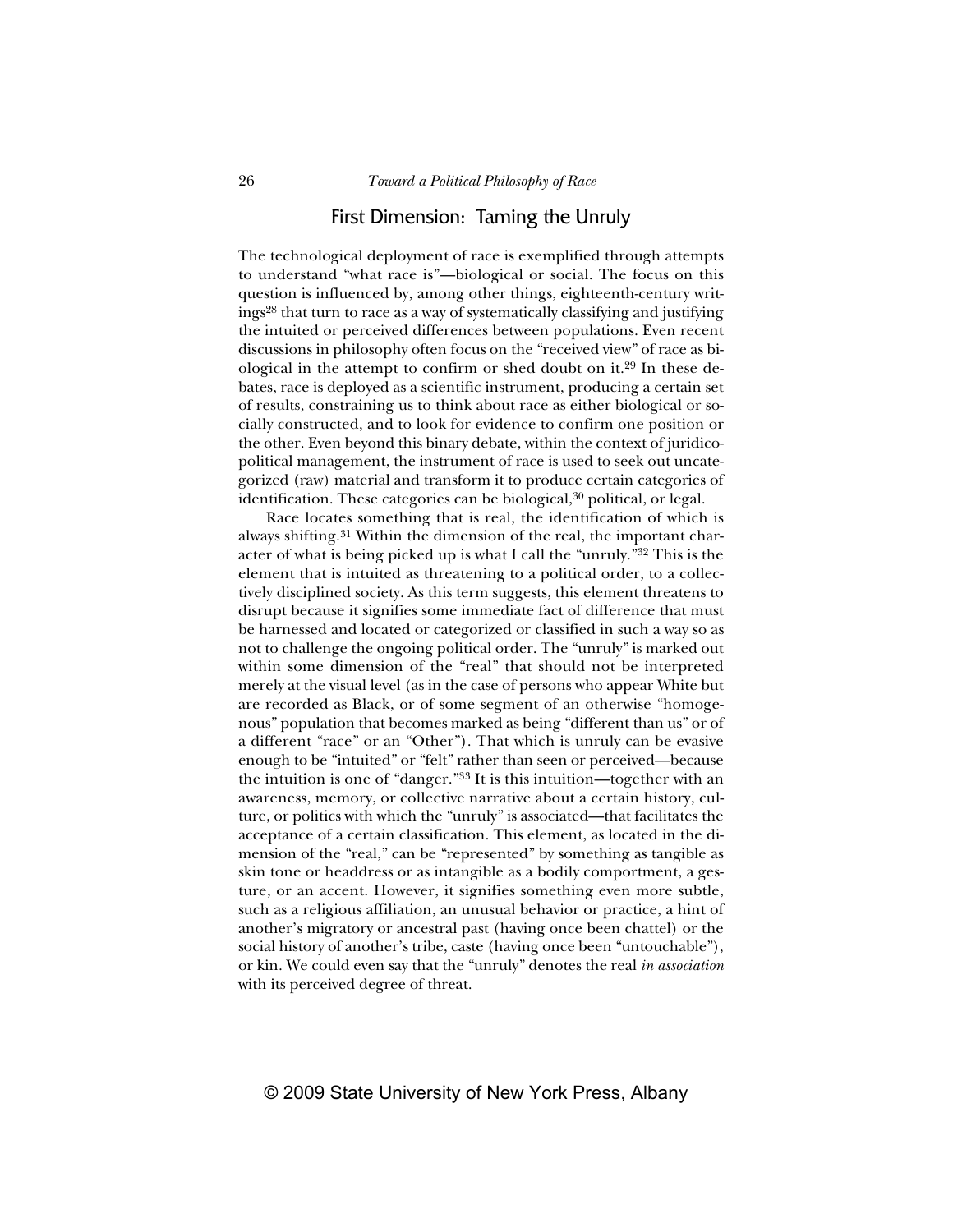The context of the "real" is what I take to "be responsible" for the occasion of the deployment of race as a technology. For example, did someone's ancestors come to this country in chains or to another locale as conquerors that are now vanquished? This fact may not be expressly recorded on one's body, but in a public, or official narrative, such as a birth certificate, or an oral genealogical history. And it is such a fact, which can be identified as the ground of the real in which the unruly signals as that which is dangerous, and in need of being tamed or regulated. This taming occurs through something like a legal classification of blackness in the U.S. or—until Indian independence—something like the legally sanctioned outcasting of the Shudra caste in India—*because they were understood as polluted and thus considered untouchable*, and consequently, restricted to menial labor, sanitation jobs, and even specific clothing restrictions.<sup>34</sup>

The element that becomes identified as the "unruly" can vary according to the moment in which it is found. In this regard, it is a floating signifier, pointing to something that insinuates a threat to the political order.35 If we look at the treatment of race in American legal history, then we find the unruly instantiated and then tamed through the constant deployment of certain rules or hermeneutic devices. One common example is the onedrop rule in the United States, which legally distinguished those who were deemed "Black," from those who were not, until the latter part of the twentieth century and is still in informal use today.36 At one level, the one-drop rule, which did not have a uniform definition across various states until the twentieth century, facilitated a way by which to *circumscribe the essence of blackness, or nonwhiteness*, as denoted by genealogy or blood. Thus, a woman who was blonde and blue-eyed and whose lineage could be traced to an enslaved African-American ancestor—understood in terms of fractions, which decreased as the relation to said ancestor diminished—might be designated as Black or a "Creole of Color" in Louisiana but White in South Carolina at the same moment in the nineteenth century.37 The paradox of being distinguished as White in one state and Black in another might be correlated to the different degrees of threat that same person presented in each state on any number of issues: miscegenation, ascending social class, aspiring to be legally free, or accumulating capital.38

Such a potential threat illustrates the other dimension of the one-drop rule, namely its formal memorialization of one's ancestral history, as this has been recorded: for example, as the evidence/offspring of a forbidden sexual interaction, a sanctioned rape, or the caste-doors or legal and economic avenues through which *some of* one's ancestors entered this country. It is the collective social awareness and judgment of a person's past that is being crystallized through the one-drop rule. At another level, the one-drop rule might mark a specific comportment or mode of behavior that needs to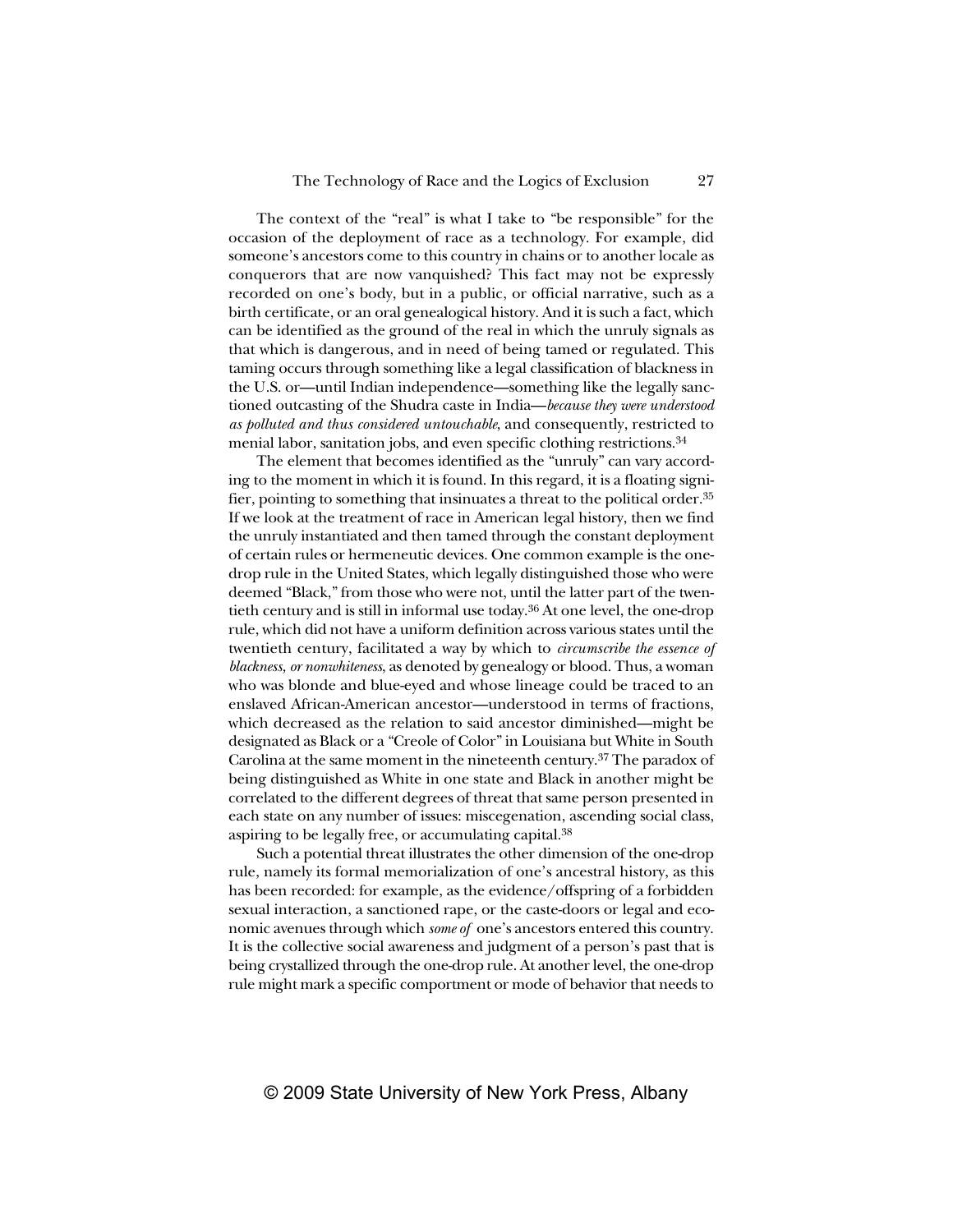correspond to it, that is, presenting oneself as "Black." A departure from this mandate will also signify an "unruly" comportment, one that defies the political and social place that is to be inhabited.

The "unruly" is the perspicuous element that is picked up on by sovereign power, but it is one of several stages that mark a group's transition from merely "different" to "racialized." I discuss this process in more detail in chapter 3. In chapter 4, I apply the framework to the case of "Muslims" in recent political history.

#### Second Dimension: Naturalizing the Unruly

The originary ground of a certain racial category—the "unruly" element is classified and channeled through certain legal and social practices, such that these become the basis of distinguishing one population from another.39 However, there is a simultaneous move that occurs, which involves the "naturalizing" of this classification. After the initial "processing" of the unruly through the production of certain categories, the process—the political context—of classifying becomes forgotten, concealed, or reified. Thus, it appears as a "natural foundation" for racial categories. So, to return to the example of the "one-drop" rule, the awareness of one's past is transformed into the metonymy of blood, but this transformation is concealed behind its "facticity." Blood is construed *as the factual ground of biological ancestry*, while simultaneously understood as the measure of blackness. *Blood(lines)*—the symbol of neutrality and objectivity—locate a person whose "known" background conforms to this definition—as Black despite all other contrary visible signifiers. Blackness or nonwhiteness—as this is expressed *not* through the fact of biology or blood, but through a *"known" and selectively interpreted genealogical history*—is what is "naturalized" through the one-drop rule. Thus, according to the statute in effect in late nineteenth-century Louisiana, judging a person as Black requires having any traceable "Black ancestry." For example, then, to determine a person as having "one-eighth (1/8) Black blood" requires reading her as having one great-grandparent as "Black," and another great-grandparent, two grandparents, and two parents as "not Black," or at least not traceably so. It goes without saying—although not without consideration—that these are "blood" relatives, that is, related to her by dint of the series of sexual acts that produced her.

The act of singling out one person as "responsible" for her public recognition via state law as "Black," raises the question of which end this identification, and selective, stylized, form of identification serves. Clearly, if her genealogical history had not been known, or surveyed under the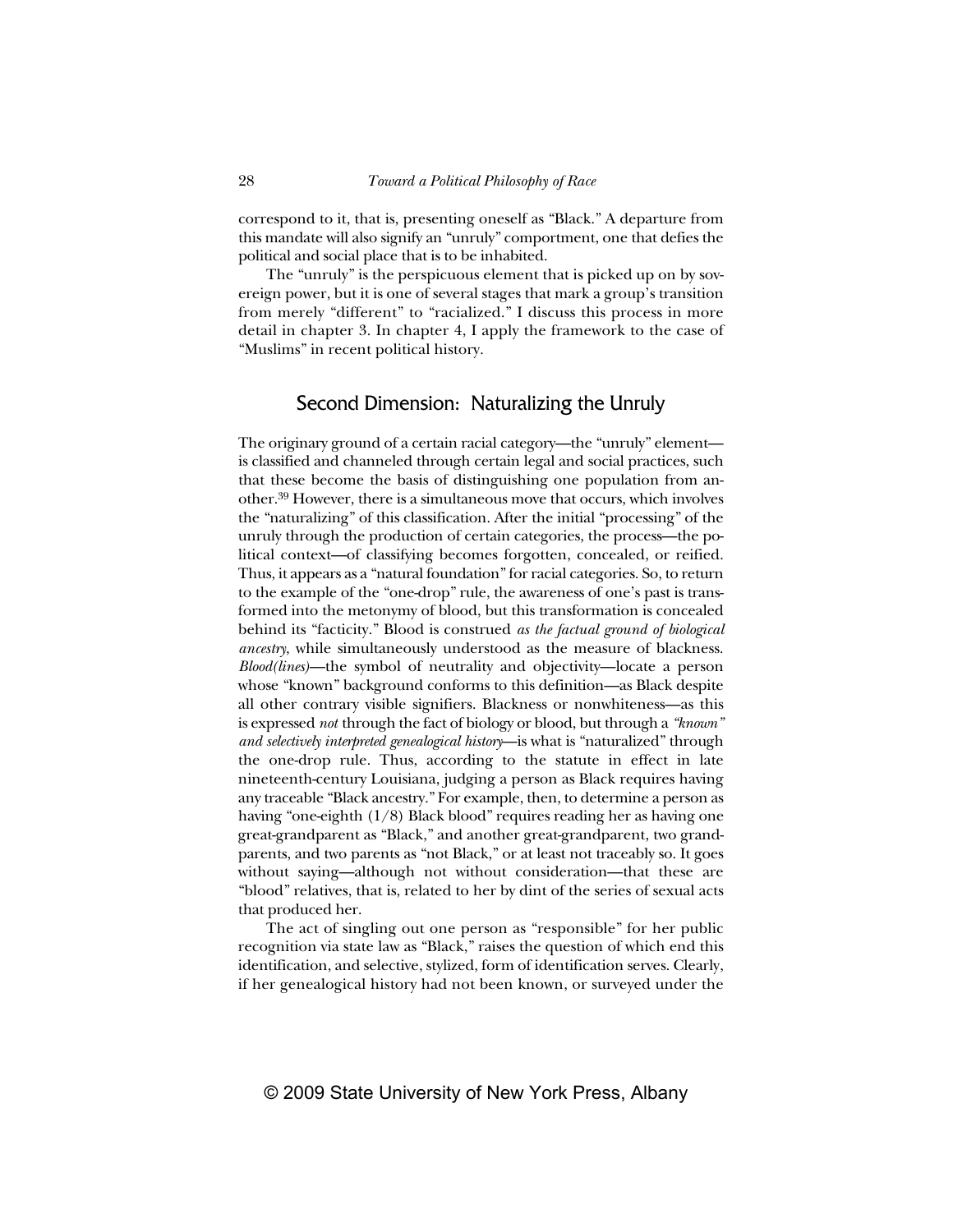state regulation, the question of having a "Black great-grandparent" would have not have been publicly acknowledged, and indeed, short of the one-drop rule, might very well have been irrelevant in terms of her public "racial" identification. Among other reasons, the insistent naming of a person as Black under such specific conditions is designed to relocate or "demote" her status on a legal, social, or political scale. Moreover, if this blonde, blue-eyed, person wishes to be registered as "White," the fact of her great-grandparents' interactions—construed as miscegenation—is explored in legal terms, and raised as a way of disciplining her for desiring to ascend to the more dominant status of "whiteness."40 A moment of unruliness—a history of miscegenation, a whisper that one is not as one appears—is hypostatized and reified through the means of a rule understood as a "definition" and "demarcation" of race.<sup>41</sup>

Then, the one-drop rule *depends on the concept of blood as a "natural" category—as the ground of race—which blinds us to the essence of race*. But rather than seeing "blood" as the device that it is—a "trope" by which to remember and judge the singular process of one's ancestral, social, and political past, it is reconstituted as a biological—objective, ontological proof of race, and hence, drives forth the quest to understand the origins of race as "natural."42 By then taking up the question, as Robin Andreasen does, of whether races could ever be distinguished biologically, one receives the product of such a technology (one-drop rule) as a neutral, *prima facie*, fact about the ground of race (biology qua common ancestry).43 In so doing, one is blinded by the technology, and thus participates in reifying the unruly, that is, in its concealment and transformation as a "natural" basis of race.44

I have explored the first two dimensions of how race can be deployed as a technology by taking up the question of the "one-drop" rule and its manifestation as an "objective" mode of understanding different racial groups. But one need not depend on—what are maintained to be—objective, scientific, or racial criteria in order to deploy the technology of race to create new racial groups. In later chapters I explore other examples by which race can be deployed to "racialize" populations, using more nebulous criteria. These criteria are consistent in being perceived as "unruly" elements that threaten a given political order.

### Race as a Tool for Soverign Power: Dividing Populations

In this section I offer a schematic overview of the third technological aspect of race, namely that which conceals our relationship to sovereign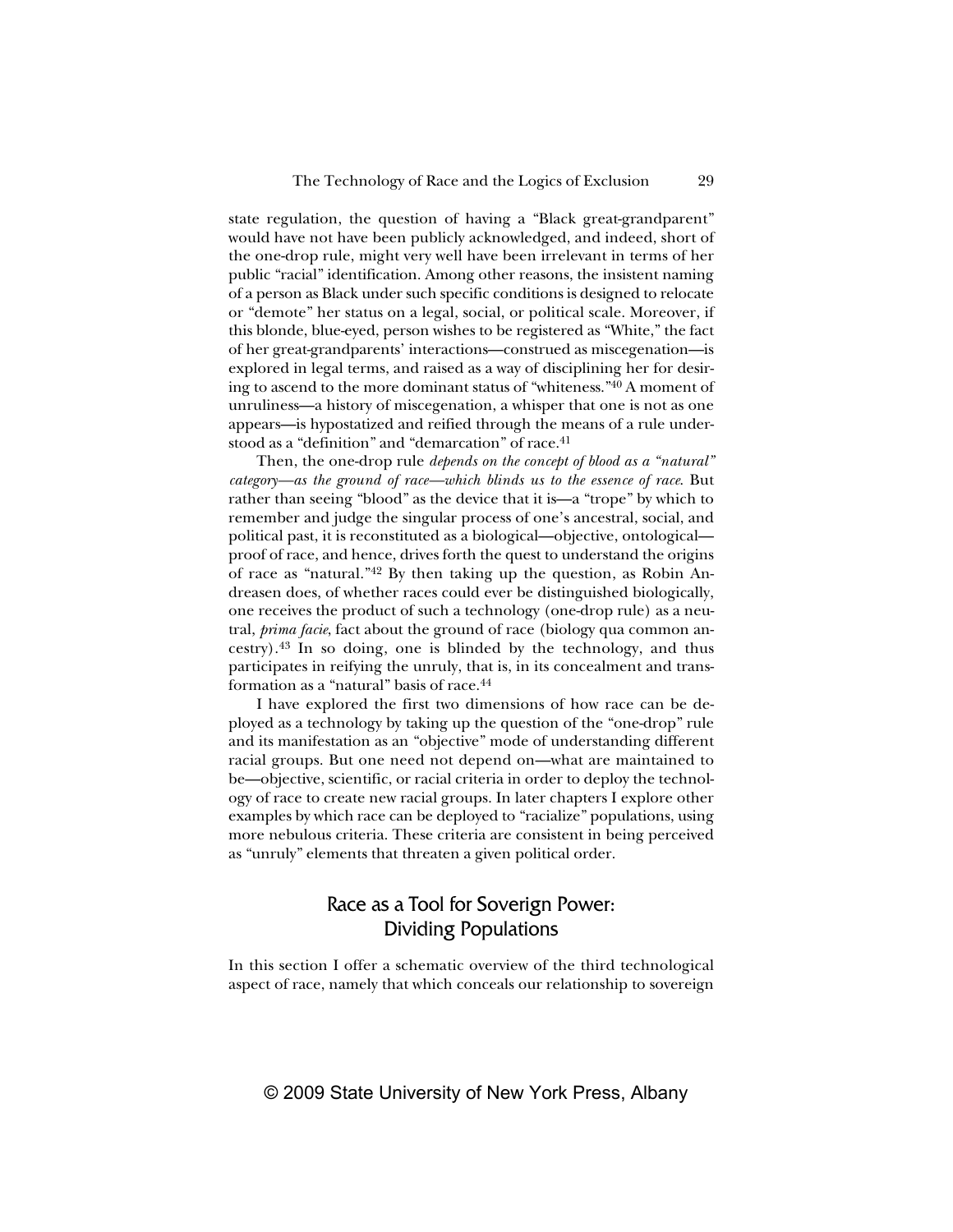power as one of violence.45 First, I begin with the premise that race is instantiated through sovereign power. In so saying, I explore several fundamental insights of Michel Foucault who, in the late twentieth century, offers a new narrative of sovereign power in modernity. He claims that the modern state is, at bottom, a racist one, in that it is the agenda of any given sovereign to distinguish and compel one population to live from another population's mandate to death.46 Foucault links his analysis to bio-power, in other words, that authority of the sovereign to make decisions concerning life and death through certain biological priorities. Then, for Foucault, racism is the tendency or the drive to fragment, divide, or create breaks in the "biological continuum of the human race."47 The racism of the sovereign lies in the ability to *create races* of subjects, using any number and quality of characteristics within the domain of life—over which it has control<sup>48</sup>—by which to demarcate them, in order to create divisions between the living and the dying. Races, and racism, are predicated on the "biological continuum" of life, and the mandate of sovereign power is to divide that continuum through the various policies, technologies, and circumstances by which the health and life of populations is regulated and managed. This is true, according to Foucault, even for modern and contemporary sovereign authority. As he suggests, the only characteristic that changes is the *telos* of that authority: whereas in the Hobbesian model of the state, the *Leviathan* decided who it would "make die and let live," the contemporary state uses a power of "regularization" or "normalization" to decide who it will "make live and let die."49 Thus, says Foucault, race wars underlie the peace and order of a society, dividing a single population into two—through the treatment of human beings in their physical dimension as living beings.50

For this argument, it is important to emphasize that according to Foucault, bio-power is a "technology of regulation," which is implemented as the *unique and modern expression of the intrinsic racism that lies at the heart of sovereign power*. It is implemented to manage, control, and regulate its population through these distinctions, and this function is "normalized" as an intrinsic practice of sovereign power. In other words, for Foucault, as it was for Hobbes, it is life that is being held as leverage against populations in order to secure the cohesion of a polity.51

Foucault's observation that the state is fundamentally racist, and takes as part of its mission the creation of hierarchies and divisions between groups within a population, seems correct—to an extent.52 I want to delve briefly into the relationship between this mandate of the state and its treatment of race in its agenda; I will develop the contrasts between Foucault's account of sovereign power and my revisions of it more extensively in chapter 2. It seems correct to say, along with [Hobbes and] Foucault,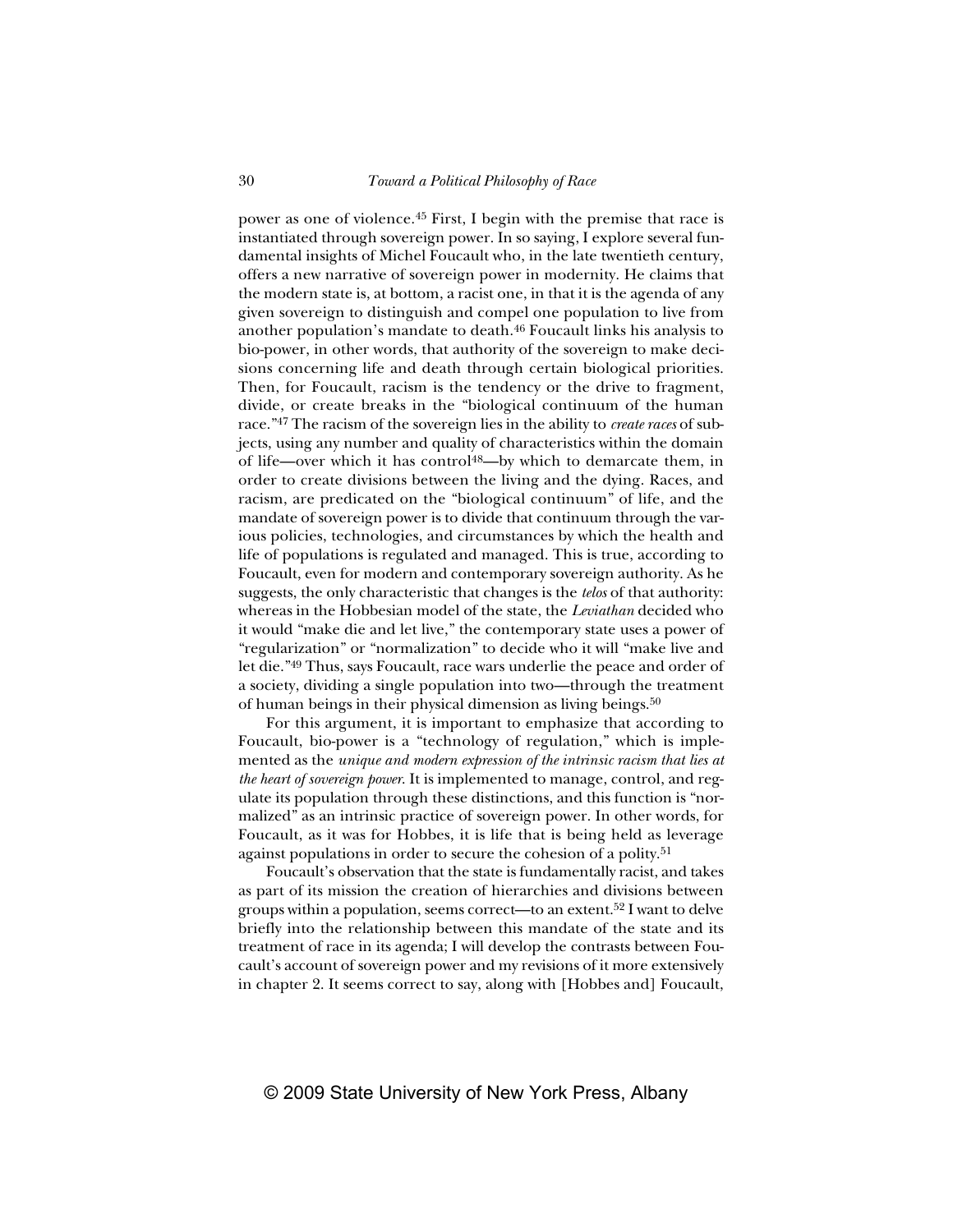that at least one, if not the, primary purpose of sovereign power is to enable a certain control and management of its population. For Foucault, this purpose is coextensive with the deployment of biopolitics. And yet it is hard to subscribe to Foucault's position that the racism of the state is expressed through the sheer, and mere, expression of divisions between populations, as exemplified through biopolitics. It is also somewhat difficult to reconcile Foucault's insistence on the inherent racist character of the state with his explicit acknowledgment that, "It is . . . *between these two limits* [namely, a right of sovereignty and a mechanics of discipline] *that power is exercised*.53 It would seem that the essence of race lies somewhere *between* Foucault's position and one side of the discourse of BR,<sup>54</sup> namely that it is fundamentally grounded on something physical, phenotypical, or biological.

It is possible to consider the mission of the sovereign power as that of cohering its populace through the control and management of its populace. It is also one method of management—conquest—to divide its populace through any number and combination of criteria. These criteria could include the physical or biological, or they could be expressed in the division in the biological continuum of human life, as Foucault argues, as manifested through health policies, pension plans, etc.55 Yet, it seems to be insufficient to point to the biological, to life, to man-asspecies,<sup>56</sup> as the ground of division, and thus as the essence of the "new racism" of modern sovereign power. Two questions still remain: first, what determines the criteria by which populations are divided? The expression of racism—as manifested through biopolitics, still seems to require some prior element that drives any particular regulation of biological processes. Second, is it not possible that the biological—as this represents the domain of life—is not the only mode of division? Foucault's analysis does not appear to account for other, fundamentally existential (or ontological), vehicles by which race is expressed. These vehicles may draw on bio-power,57 or they may not, but they can still account for divisions and breaks in the population.

We could, as Carl Schmitt does in his incisive critique of the liberal state, understand the same mission to divide as the expression of the secularized divine omnipotence of the state. "The juridic formulas of the omnipotence of the state are, in fact, only superficial secularizations of theological formulas of the omnipotence of God.58 In this secular role then, the state is driven to maintain its power and its coherence by making and shaping its men, that is, its populace, by rendering itself forcefully "political." In other words, the coherence and strength of the state requires a prior element, namely something that *already* renders it unified politically. For Schmitt, writing in the wake of World War II, this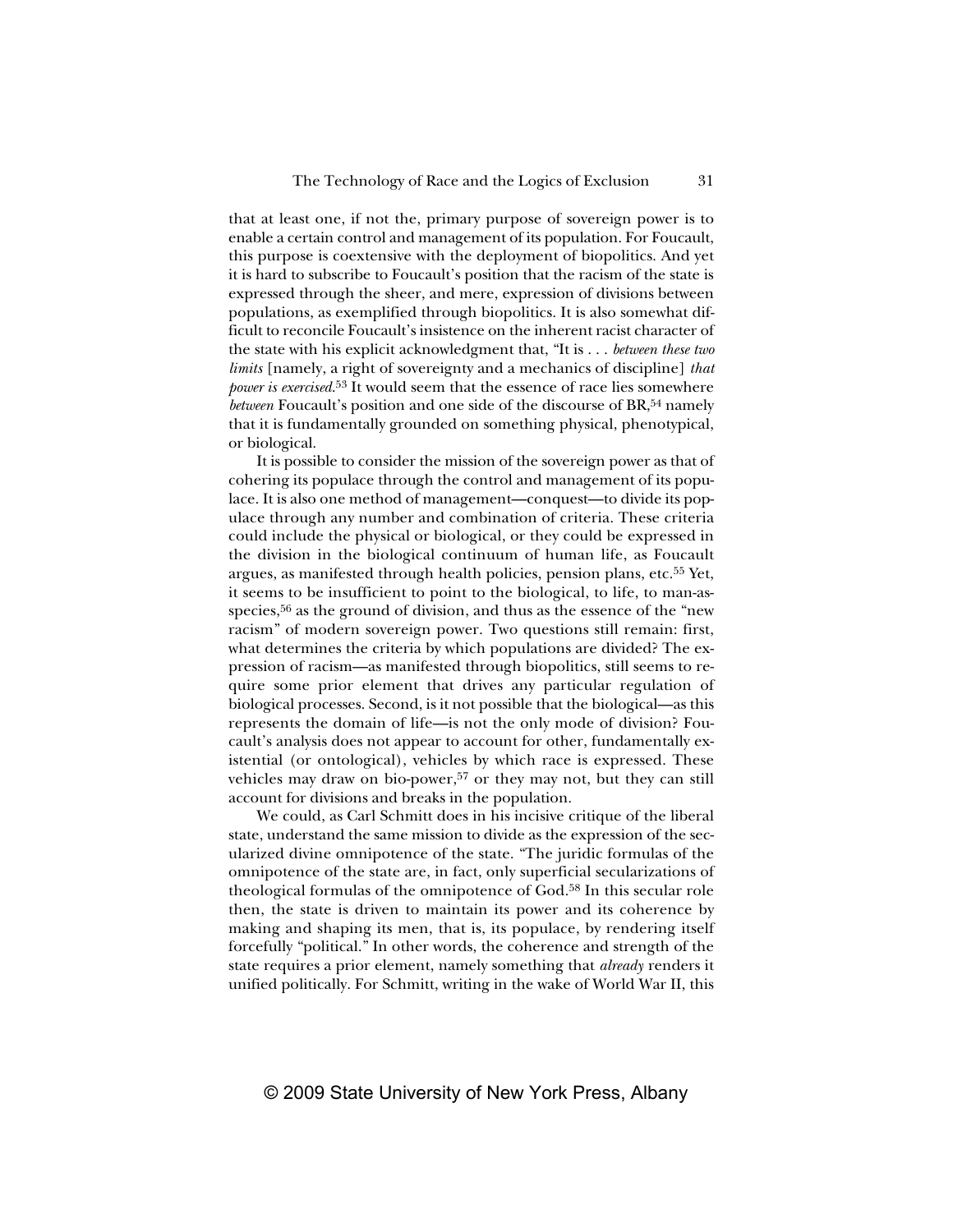mission was satisfied through the identification of an external enemy, which would enable a people to understand itself as allied, coherent, and wholly united. This external enemy could not simply be identified as an economic competitor or private antagonist, but rather as one who was fundamentally opposed to the state in a "concrete and existential" sense.59 And so, how is an enemy identified? Schmitt's response: ". . . the context of a concrete antagonism is still expressed in everyday language, even where the awareness of the extreme case has been entirely lost . . ."60 He explains that seemingly mundane terms can be polemicized only when they are articulated in close connection to a concrete situation and a specific conflict. "Words such as state, republic, society, class . . . are incomprehensible when one does not know exactly *who is to be affected, combated, refuted, or negated by such a term*."61 In other words, the polity must already know or have an idea of who the enemy is.

I would augment Schmitt's description of how an enemy is identified: not only in terms of a concrete situation, but one that is based on a threat. That threat is perceived *even as it is something barely perceptible*. At the beginning of this article, I identified the target of race, namely the taming of that which I call the "unruly." The unruly is the element often intangible, but possibly represented as physical or biological which constitutes a threat to the coherence of a polity, and needs to be domesticated or at least managed in order for the state to maintain control of its population. It is the "unruly" that is picked up as the ground of classifying, distinguishing, separating, dividing. To return to Foucault's formulation of the state as fundamentally racist, where race is the biopolitical expression of division, I would modify his understanding of race as follows: The state is fundamentally racist, where bio-power is *one* expression of that division; there can be other expressions of racial division. But in any case of racial division, biopolitical or otherwise, there must be some element that "drives" the *character* and the *criteria*, and the *lines* by which the division is instantiated.

As such, I would again like to suggest that race is the transformation of the "unruly" into a set of categories by which to divide populations against themselves—biopolitically, culturally, socially, etc. It is one method by which sovereign power can fulfill its mandate to control and manage its populace, maintain its hold over them. Then to return to Foucault, it seems that the state's mission to divide is not dictated by random biological or material characteristics, but rather by locating that which is potentially pernicious to sovereign power and managing it through the technology of race: the production of a classification in which the unruly is embedded; its subsequent naturalization or reification as an objective category; and finally, its concealment as the expres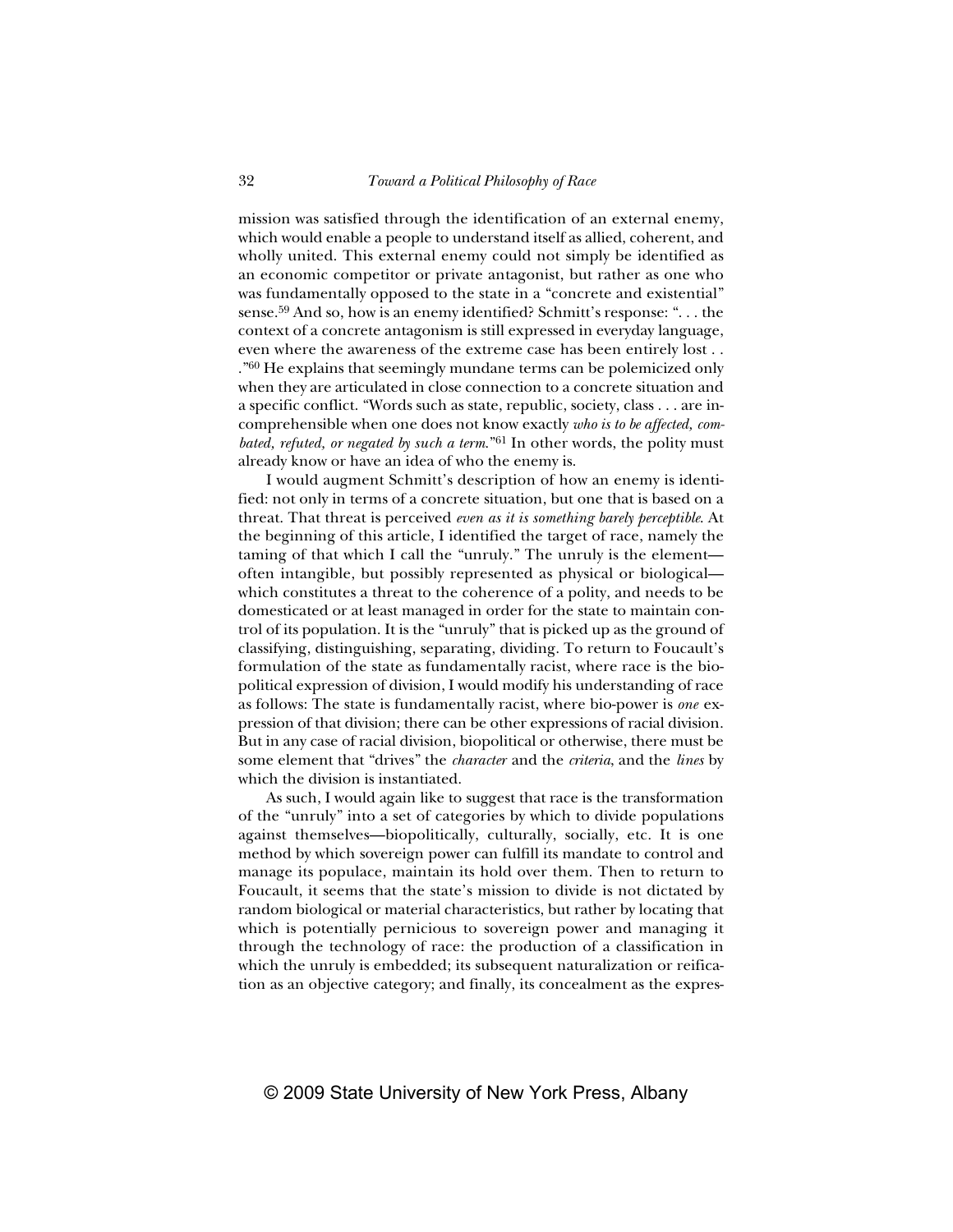sion of the relationship between sovereign power and its populace as one of potential violence.62 Any or all of these technological dimensions may be augmented or informed through biopolitics; however, there must be an "unruly" threat that drives the Foucauldian manifestation of race.

To return to an earlier example, here is a definition of race from 1923 that acknowledges and challenges the definition of race as exemplified in the one-drop rule that was cemented in 1896. Compare the weight of ancestry as it supposedly demarcates race in the one-drop rule upheld in the earlier *Plessy v. Ferguson* (1896) to the weight of ancestry in *U.S. v. Bhagat Singh Thind* (1923):

They imply, as we have said, a racial test; but the term "race" is one which, for the practical purposes of the statute, must be applied to a group of living persons now possessing in common the requisite characteristics, not to groups of persons who are supposed to be or really are descended from some remote, common ancestor, but who, whether they both resemble him to a greater or less extent, have, at any rate, ceased altogether to resemble one another. *It may be true that the blond Scandinavian and the brown Hindu have a common ancestor in the dim reaches of antiquity, but the average man knows perfectly well that there are unmistakable and profound differences between them today; and it is not impossible, if that common ancestor could be materialized in the flesh, we should discover that he was himself sufficiently differentiated from both of his descendants to preclude his racial classification with either. The question for determination is* not, therefore, whether by the speculative processes of ethnological reasoning we may present a probability to the scientific mind that they have the same origin, but *whether we can satisfy the common understanding that they are now the same or sufficiently the same to justify the interpreters of a statute—written in the words of common speech, for common understanding, by unscientific men—in classifying them together in the statutory category as White persons*. In 1790 the Adamite theory of creation—which gave a common ancestor to all mankind—was generally accepted, and it is not at all probable that it was intended by the legislators of that day to submit the question of the application of the words "White persons" to the mere test of an indefinitely remote common ancestry, without regard to the extent of the subsequent divergence of the various branches from such common ancestry or from one another.63

The Supreme Court's opinion states that it cannot acknowledge the brown Hindu and the blond Scandinavian as both being "Caucasian," and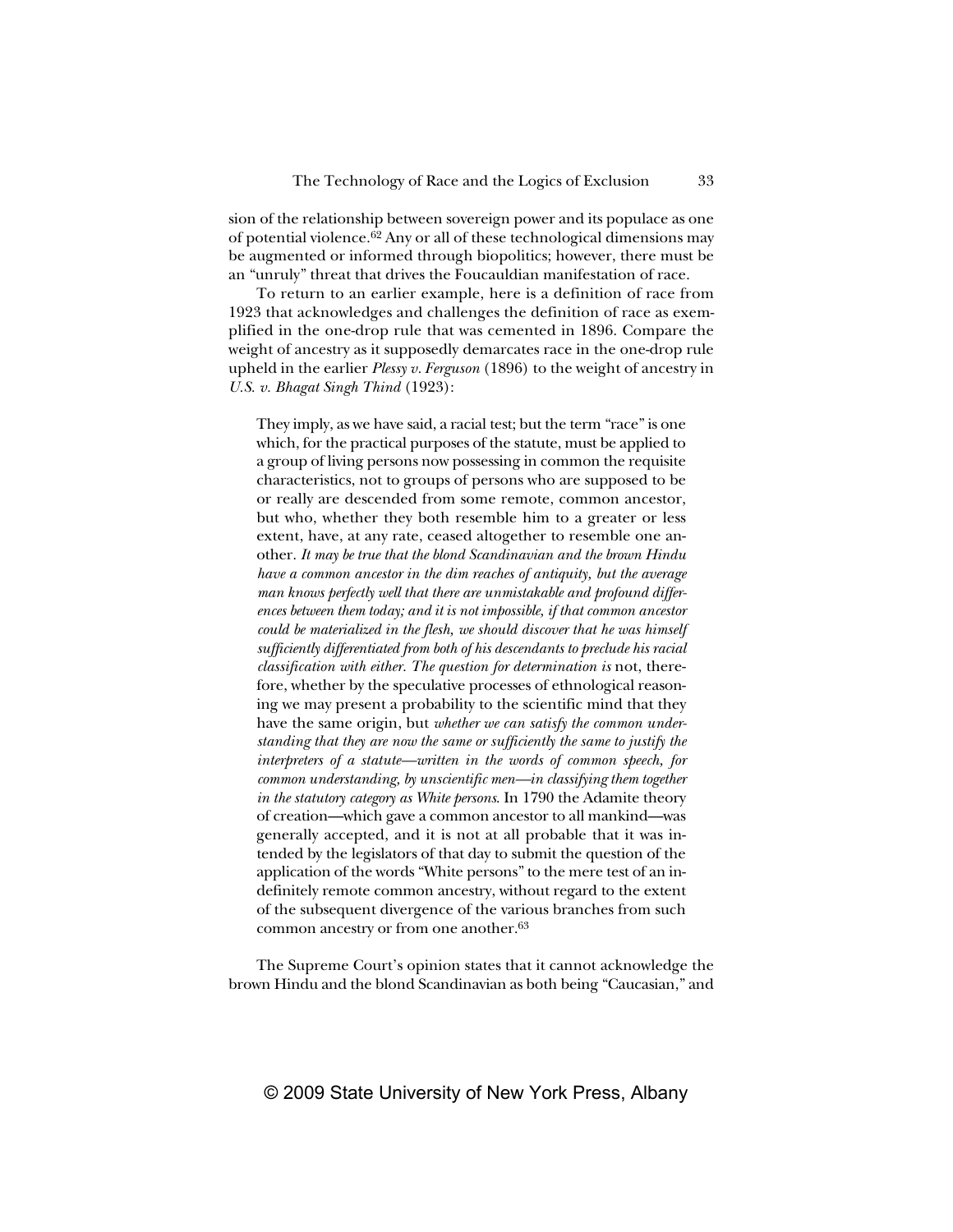thus as White. Here, the same burden of evidence—blood and genealogical history—which is used to distinguish those passing for White from "real White persons," (in *Plessy*) is discarded in favor of using visible phenotypic differences to distinguish ethnic Indians from free White persons for the purpose of barring them from becoming naturalized citizens.

In *Plessy*, common ancestry qua blood is reconstituted to deny one's past. In *Thind*, one's past is reconstituted in order to deny common ancestry. The unruly becomes a floating signifier for any particular element that leads to the unexpected, unpredictable behavior of a population, which threatens to overthrow an existing power relatinship—a regime—in some way. The status of being "Caucasian" is now threatened by an Indian national who, by most acknowledgments of the day, could claim an originary title to this status, just as the status of "being White" was threatened by the deceptive appearance of Homer Plessy. The court utilizes the unruliness in this case, translated as the demand to be recognized as White, to be equal—as the ground by which to classify, relocate, and transform an individual or population who appears to threaten the state's ability to order and manage. If we see both cases through the lens of race as a technology, then the unruly in each case is real, but not necessarily physical.

Further, by institutionalizing the classification, the source of the "unruly" becomes hypostatized as a "natural" entity—one that demonstrates the proof of the existence of a certain race, or the absence of eligibility to be located in a superior race. By locating the classification of "Aryanness" or "Caucasian" under the guise of a neutral definition that acknowledges the history of a term, but narrows its scope, the second dimension of race as a technology occurs. That is, by purporting to resort to the "rule of law" to make its objective ruling that Indians cannot possibly be entitled to the same political status as Whites, the court "naturalizes" the exception, and not only reinforces a certain political status for Indians, but links this status to a certain re-racialization of the same group.64

To illustrate this point, let me offer a parallel to the one-drop rule: it is that of the caste-system in India. The ground of the caste-system is that status into which one is born. It depends neither on phenotype nor on physical features, but it does enforce distinctions between populations on an ontological ground, namely whether one is Brahmin, Kshatriya, Vaishya, or Shudra, and ties these ontologies to vocation, occupation, marriage, and pollution. It is not a system of classification endorsed by the modern secular Indian state, but its initial instantiation remains as a powerful force that divides populations even in the face of aggressive attempts by the state to undermine those divisions in favor of other attempts *to reclassify, redivide, and manage its populations*.65 And so while legally the modern Indian state has attempted to challenge pervasive cultural caste-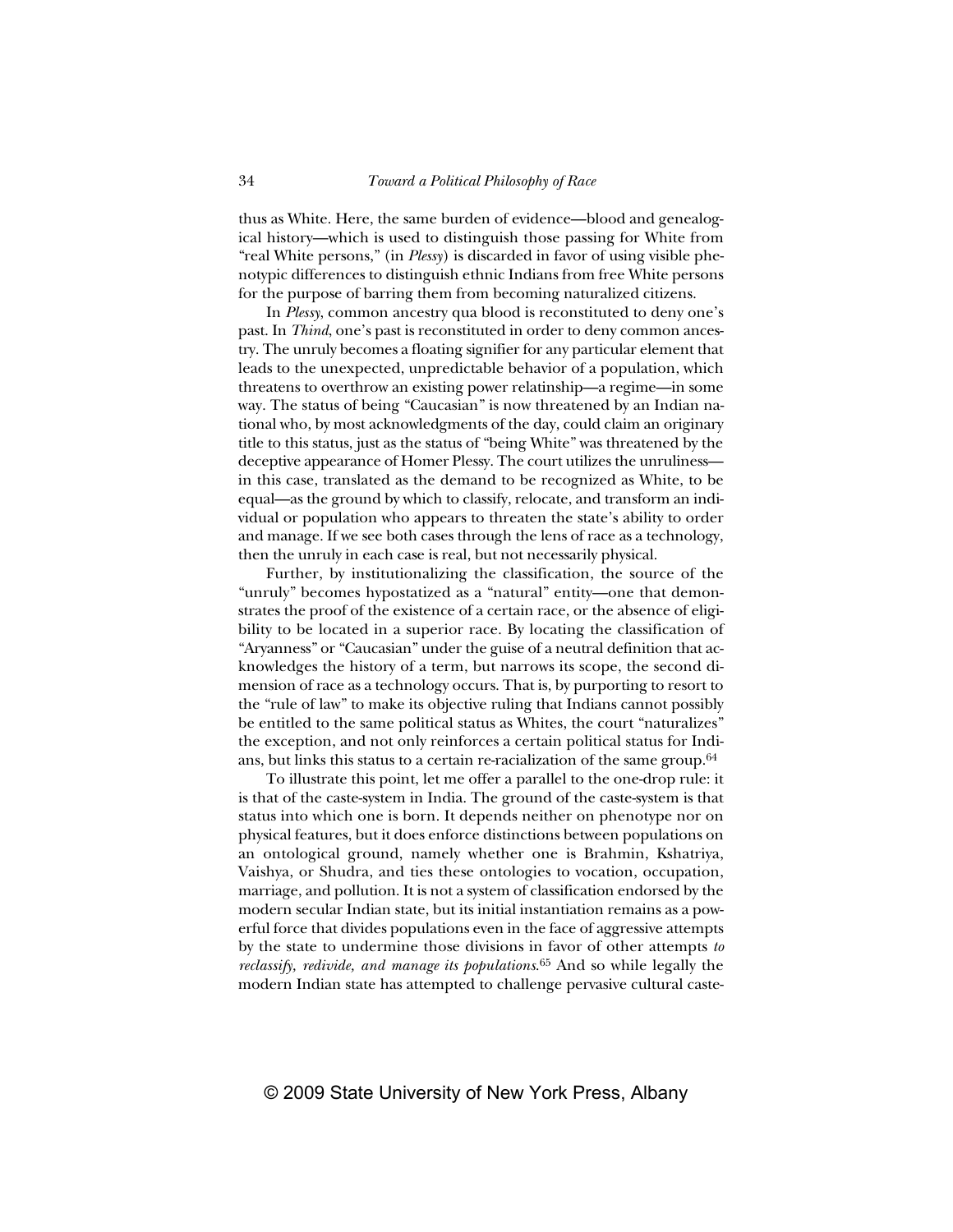based discrimination through affirmative action for Shudras, Dalits, and Adivasis, there is no such protection for Muslims. Moreover, there have been other statutes, akin to and following from the American PATRIOT Act, which allow for the indefinite detention, interrogation, and incarceration of Muslims without writs of habeas corpus—on the grounds that as Muslims, they are *potential terrorists*. This phenomenon has had the unlikely effect of unifying Hindus across caste against Muslims—although it has not altered their status with regard to each other.<sup>66</sup>

Such traits—cultural, religious, or otherwise complex and intangible become the grounds for classification, but as signifiers they also shift in importance to accord with shifts in perceived threat, which then divides populations against each other in relation to such perception. And so, contra Foucault, the mandate to divide populations against each other, neither deploys race, solely understood as bio-power, nor does this mandate lead to a merely bi-racial war. It is certainly the case that the contrast between two populations nearly always emerges through the assertion of some characteristic or set of characteristics deemed to be present in the first group or population, and their dialectical opposition, stark absence or negation as manifested in the second group. But as what becomes denoted as the "unruly" shifts in relation to the perceived threat by sovereign power and other populations, so do these divisions shift as the perceived threat or interests of other populations *induces coalitions and coalescences*.

I think the important element of division, though, is not the fact of division, but something else. This is what I take to be the identification of something unruly, which is at once the essence of race, but also something that reveals itself to be apprehended in precisely the way that it is thrust forth by the context, the apparatus in which it is located. In other words, race is predicated on something that is always-already-threatening. That which already is the ground of race is that which is taken up, categorized, managed, and treated so as to identify a population as a whole unto itself.

#### Enframing Race: Vulnerability and Violence

To return once more to Heidegger, "so long as we represent [race] as an instrument, we remain transfixed in the will to master it." In that spirit, I want to move to Heidegger's notion of enframing in relation to technology in order to see how race is similarly enframed: it seems that enframing refers to the cultural, political, social, moral, methodological apparatus that both shrouds and infuses our current quest for the meaning of race. Heidegger suggests that enframing conceals, drives, challenges forth a particular understanding of the role and function of technology. He points out that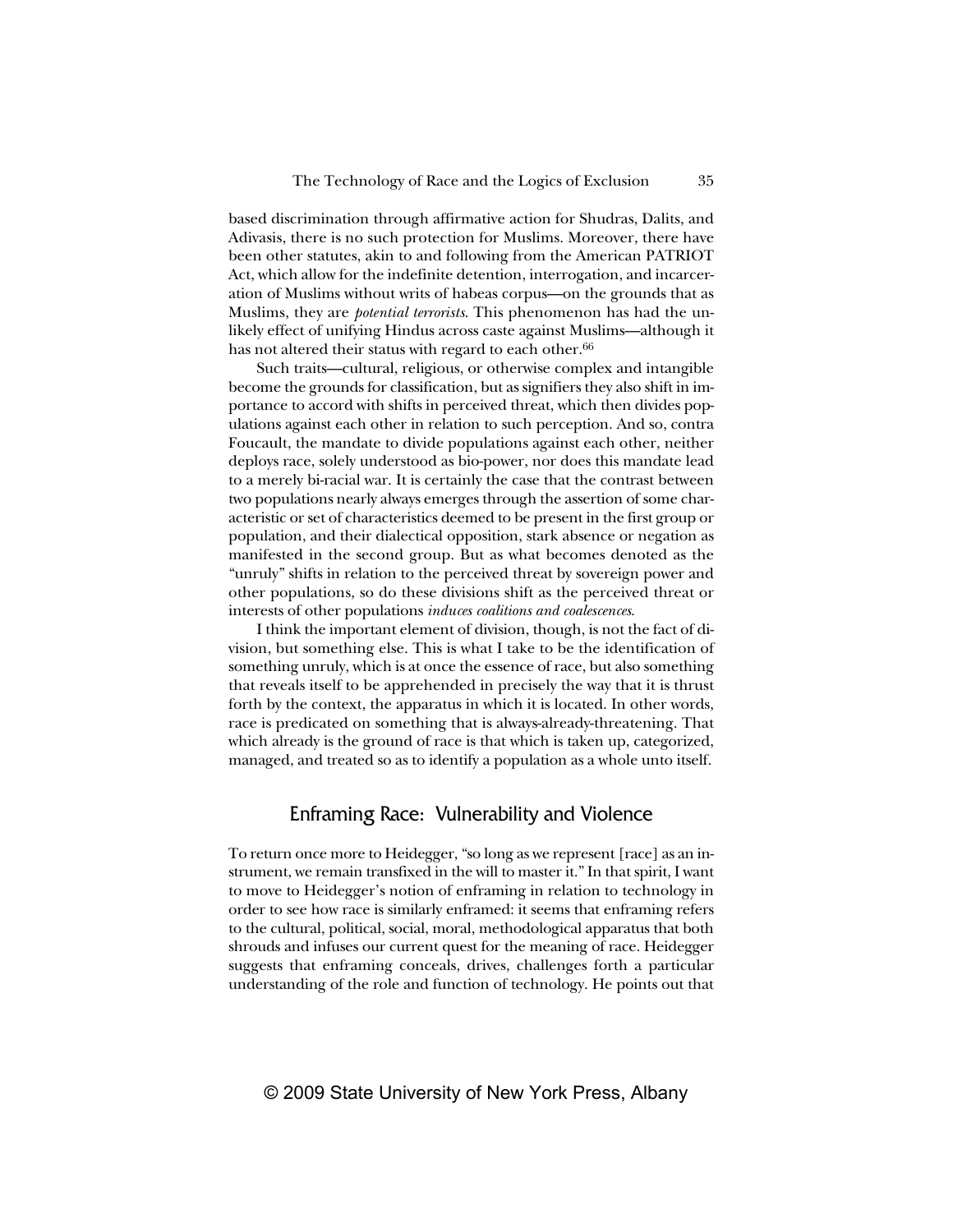the parts of the technology in question seem familiar to us, and yet while the activity of assembling these parts "always merely responds to the challenge of enframing, it never comprises enframing itself or brings it about."67 For him modern physics becomes the "herald of enframing [modern technology], a herald whose origin is still unknown."68 We might have a similar success if we understand the relationship between race as a technology and its enframing analogically. Is it possible to think of the current debates on race as challenged forth by the set of parts that have been assembled together in the unique way that leads us to look to DNA or genetics to understand its essence? It appears that the way race is enframed as a term that reflects the genus, the species, the (biological) genealogy, and more recently, the cultural and sociological and demographic uniqueness of populations that have been taken as distinct from each other perhaps induces us to take the outcome of the instrument of race at *face value*, rather than looking past the specific configurations of racial identity—towards the *eidos* of race. By the specific configurations of racial identity, I mean, for example, those now manifested as multiple racial classifications as induced by the U.S. census $69$  or those "politicized identities," which attempt to resist what has been intuitively understood as attempts to distinguish and divide human beings in a given polity by taking on and reconfiguring those identities instead of interrogating the fact of classification.70 Instead, by considering instead the *eidos* of race, described as (1) that which in everything and in each particular thing endures as "present," and also (2) that which "precisely is not and never will be perceivable with physical eyes," we might be able to discern its essence, and if not, then perhaps its meaning.71

The enframing of race exemplifies not merely division, but a method of using the unruly in connection with a certain mode of political existence, namely one in which our relationship to society must be understood as one of *vulnerability and violence*. If so, what would facilitate the conceptual link between the discourses of BR and PO—as about race and not merely about random division—is the thesis that it is also in the interest of sovereign power to cultivate a vulnerability or the threat of potential violence among its populace. Walter Benjamin suggests that

"lawmaking pursues as its end, with violence as the means, *what* is to be established by law, but at the very moment of instatement, does not dismiss violence. Rather, at this very moment of lawmaking, it establishes as law not an end unalloyed by violence, but one necessarily and intimately tied to it, under the title of power. Lawmaking is power making, and to that end, an immediate manifestation of violence."72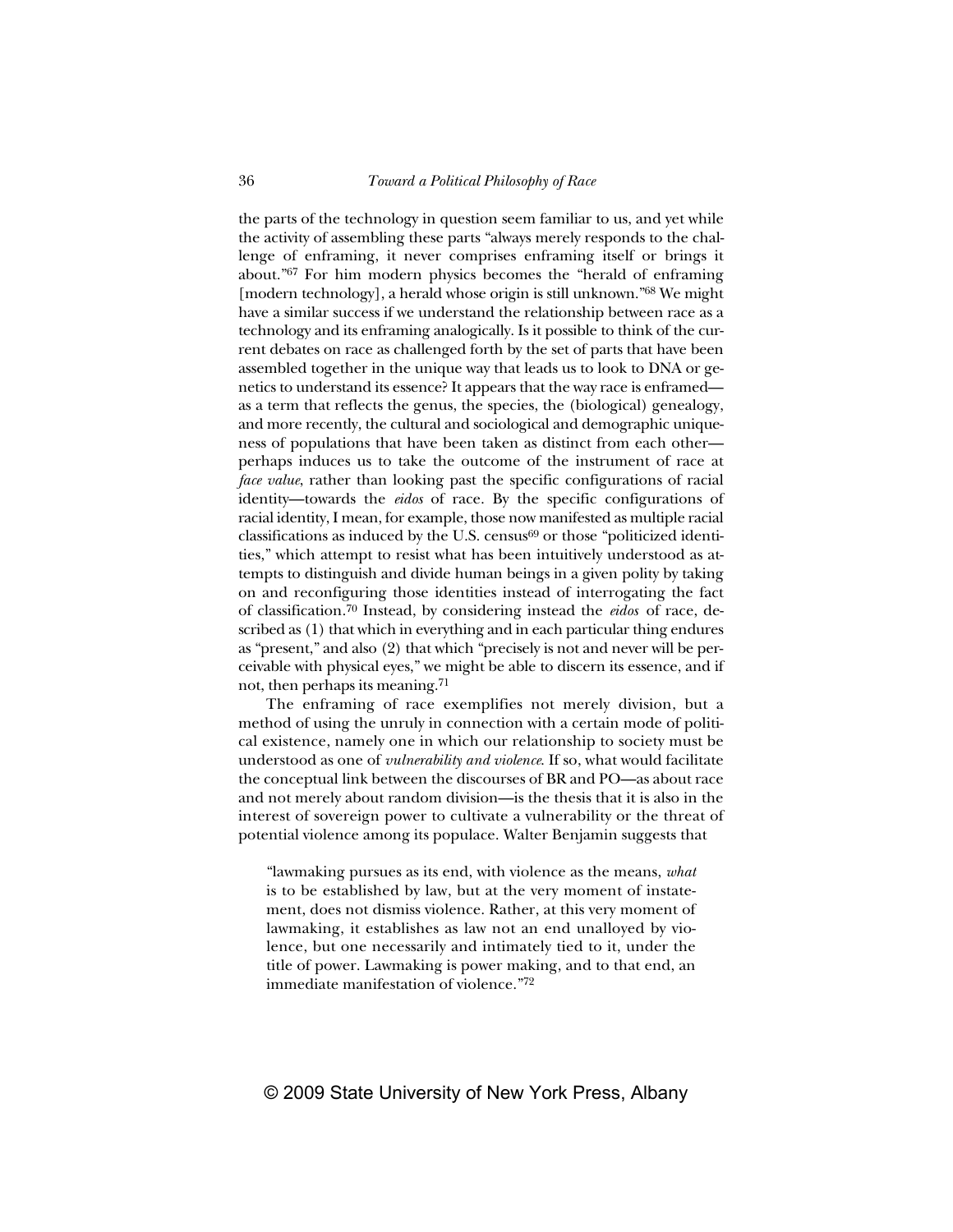I would now like to think about Benjamin's comment in relation to things that I've discussed thus far in this chapter: to the function of race as a technology and in connection to sovereign power. When race is deployed through law to demarcate distinctions between populations, violence per se is not immediately manifested through these categories. But more accurately, and this is what I think Benjamin is suggesting, the sheer capacity to instantiate such distinctions gains its power of enforcement through the potential violence that is inherent in it. Thus, when the U.S. Supreme Court insists, as it does in the case of *Bhagat Singh Thind* that while it may be the case that a long ago common ancestry may indeed find a Hindu Indian National and an American White man to both loosely be understood as Aryan and hence, Caucasian, this inconvenience could not possibly stand as a way to classify two individuals in the same box. The reason is that such a classification threatens to unleash the "unruly"—that which had already been provisionally tamed through the classification and subsequent enfranchisement of Caucasians in contradistinction to non-Caucasians. Such a move would be anticipated to wreak havoc on the political and social order of that moment in society. How so? This question leads us back to the enframing of race in relation to sovereign power: Were there an agreement that an Indian National were indeed Caucasian, and therefore eligible for naturalization contrary to its prior statutes, the sudden upheaval of the established hierarchy of the moment—the implied potential havoc—would undermine the capacity of sovereign power to retain its hold on its populace. This is because it would have thrown the established norms of that moment into question. But the relationship of this understanding is what gives this judgment its weight: By ruling against the possibility that a Hindu Indian, understood to be the initial bearer of the status of Aryan/Caucasian, could be naturalized as a "free White man," the judgment implies an inherent potential *violence*. Specifically, the Indian national is neither guaranteed nor eligible for the potential protection of American law granted to its citizens. The abandonment of the law's protection implied by this ruling is not merely the specter of violence that looms over the horizon, but also the expression of sovereign power to decide whom it will grant or rescind its protection. In this vein, the success of opposing two populations depends upon a sense of vulnerability of being thrust outside "the gates of the city."73

But there is another step that is missing here: it is that of the fundamental tension of liberal society that facilitates the success of opposing two populations in relation to a third, dominant, group. I will return to this point in chapter 6. The potential violence implied in the judgment of the law can only make its weight fully felt when it strains at the fundamental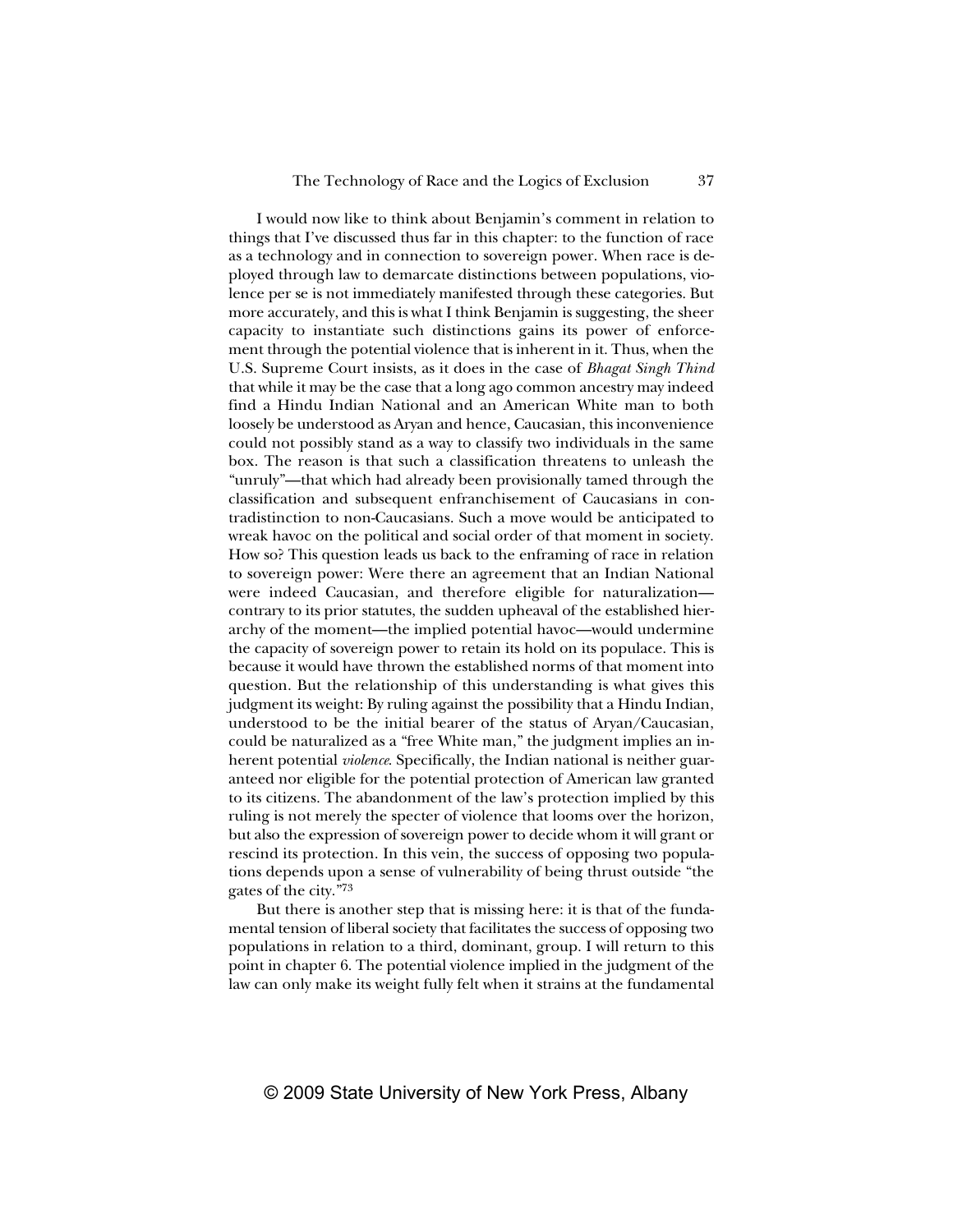tension, which infuses the relationship that a populace has toward sovereign power. The promise of the universal protection of the law can only maintain its value when it is prevented from truly being extended to everyone. But the *sheer value* of the liberal promise is that it cannot shirk its obligation to all who fall within its purview. The only method by which to circumvent this fundamental tension, then, is to create categories of those to whom universal protection of the law will apply—selectively, that is, *in such a way as to justify the exclusion of some while reiterating the importance of the law's protection for "everyone,"—that is, for everyone who counts*. 74

In order to be part of the "everyone" who counts, then, certain key distinctions must be drawn—based on abstract categories such as individuals, persons, humans, citizens, categories that become infused with meaning—as Carl Schmitt reminds us—only in connection to a concrete situation, *but also through the deployment of race in conjunction with its implied threat of violence*.75 At each and every given moment then, the deployment of such categories will also insinuate who is *evil*, *immoral*, *inferior*, a *terrorist*, and therefore not a *person*, a *human*, a *citizen*.

And so, as we see through any number of legal judgments, race is never merely about "race." It is in the drawing of lines between "evil beings" and "moral beings," between persons and nonpersons, human beings qua citizens and those who cannot be citizens because they are "not human like us," where we find the salience of race. Understood as a vehicle by which to draw and redraw the boundaries by which select populations are assured the protection of the law, race becomes deployed as a technology. It is when we understand it as a technology that we begin to understand how race locates and domesticates the "unruly," and in so doing, "reveals" the apparatus by which the normative ground of racial classifications was once naturalized and concealed.

In its function of concealment, the technology of race also becomes the expression of a certain mode of existence, which links certain key classifications with violence in order to enact discipline and order, and to effect a continual sense of vulnerability. It is only in the search for the concrete meaning of abstract terms like "citizen," "person," "American," that the technology of race reveals the violence and vulnerability that inheres in the relations between sovereign power and its populace, a vulnerability that perhaps can only be unconcealed at dusk.

I think it is this sense of vulnerability that facilitates the continual reenactment of race. It is manifested in the tendency of one population to help cement the ostracization of another group. Giorgio Agamben and, in effect, Carl Schmitt both argue that the key to managing populations requires that populations must always find themselves in danger of being "abandoned" by the law, at the same time that they find themselves sub